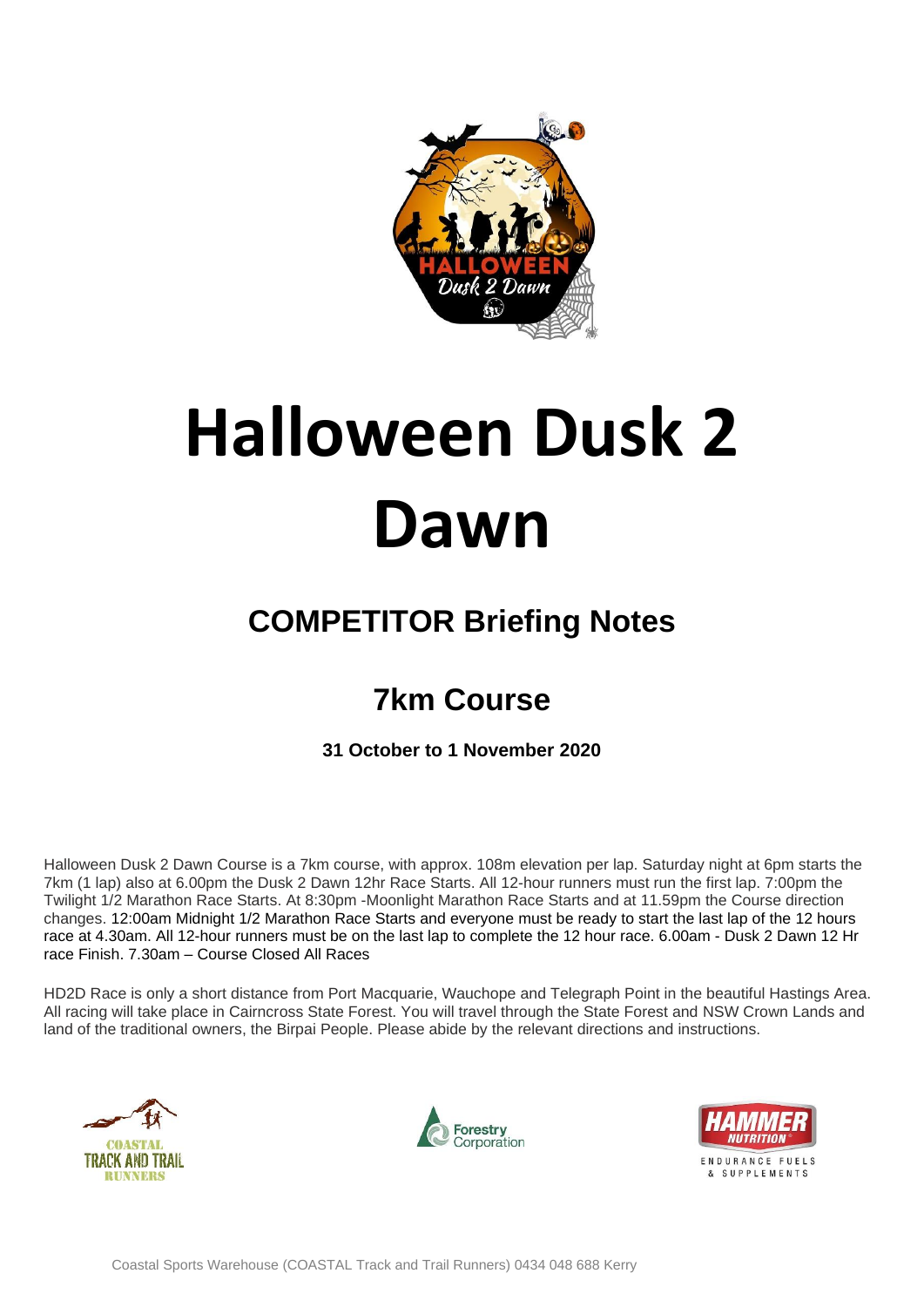

## **Race Director**

Mathew Williams 0413 967 694 Email Address [sales@coastalsportsandfitness.com.au](mailto:sales@coastalsportsandfitness.com.au)

## **Safety Officer**

Kerry Williams 0434 048 688 Email Address [sales@coastalsportsandfitness.com.au](mailto:sales@coastalsportsandfitness.com.au)

## **Results**

COASTAL Track and Trail Runners 0413 967 694 Email Address sales@coastalsportsandfitness.com.au

## **PROGRAMME INFORMATION**

| Expected time of last finisher                                                                 | 6am    | 1/11/20 |
|------------------------------------------------------------------------------------------------|--------|---------|
| 7km (10+) Under 14 must have adult supervision when on course (adults must purchase a ticket). |        |         |
| Dusk 2 Dawn 12hr<br>$(18+)$                                                                    |        |         |
| Moonlight Marathon (18+)                                                                       |        |         |
| Twilight $1/2$ Marathon $(16+)$                                                                |        |         |
| Midnight $1/2$ Marathon $(18+)$                                                                |        |         |
| Course Closed (All runners will be removed)                                                    | 7.30am | 1/11/20 |

## **SCHEDULE OF ROAD CLOSURES**

This event does not require any Council road closures. No State Forest Roads will be closed from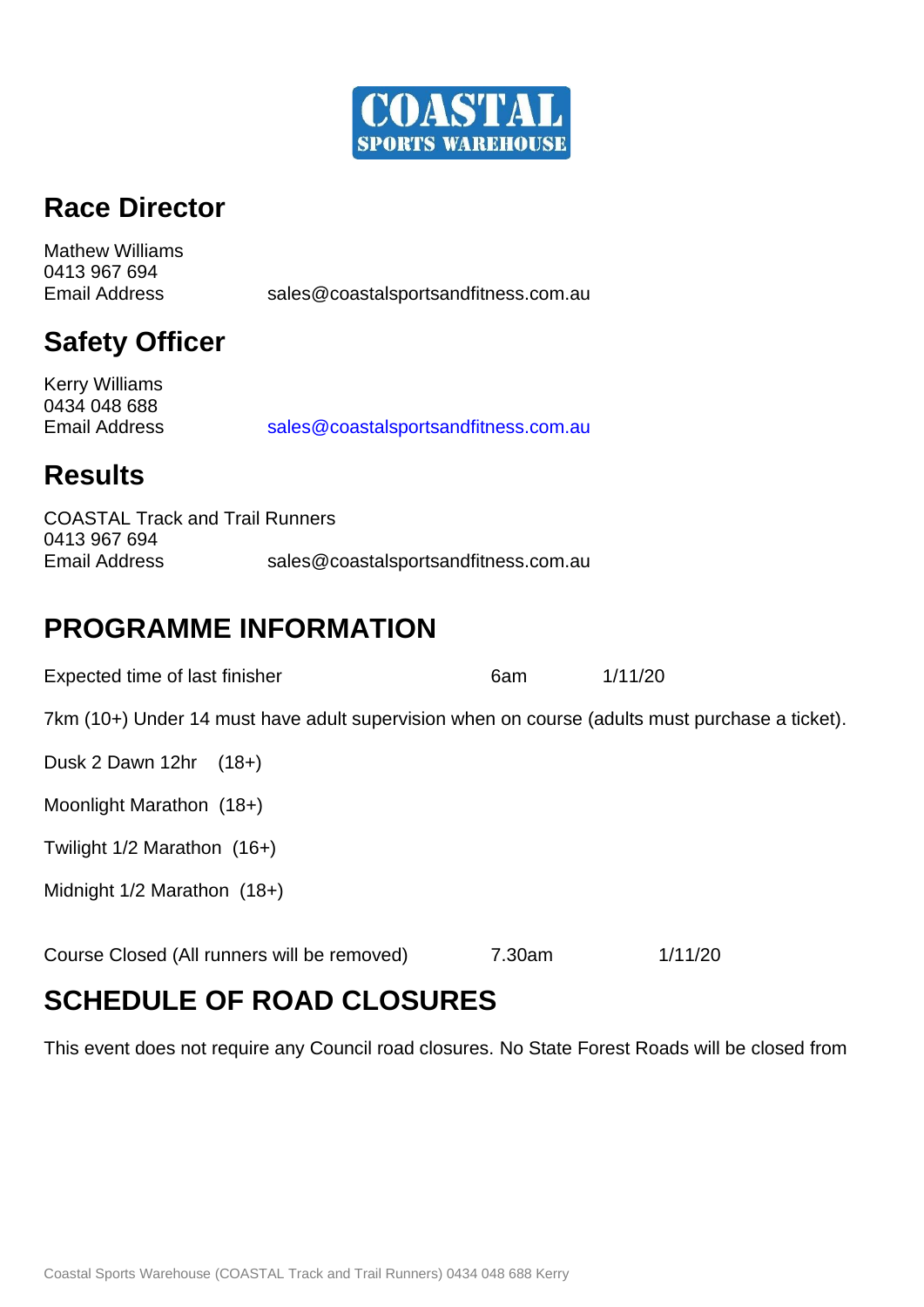## **TIMETABLE SATURDAY**

| 1.00pm             | Race Hub Opens to Runners to set up transition tents   |
|--------------------|--------------------------------------------------------|
| 3.00pm             | Late Entries open at the Race hub (Cash only)          |
| 4.00pm             | Late Entries closes.                                   |
| 4.00pm             | Check-in open for bib collections                      |
| 5.50pm             | 7km Race Briefing and Dusk 2 Dawn 12hour Race briefing |
| 6.00 <sub>pm</sub> | 7km and Dusk 2 Dawn 12 Hour Race Start                 |
| 6.50pm             | Twilight 1/2 Marathon Race Briefing                    |
| 7.00pm             | Twilight 1/2 Marathon Race Start                       |
| 8.20pm             | <b>Moonlight Marathon Race Briefing</b>                |
| 8.30pm             | Moonlight Marathon Race Start                          |
| 11.50pm            | Midnight 1/2 Marathon Race Briefing                    |
| 11.59pm            | <b>Course direction changes</b>                        |

### **SUNDAY**

| 12.00am | Midnight 1/2 Marathon Race Starts                                                                                                                                                             |
|---------|-----------------------------------------------------------------------------------------------------------------------------------------------------------------------------------------------|
| 4.30am  | 12 hour runners must start their last lap. (If you come bad after 4.30 am your<br>race is finished. EVERYONE MUST BE BACK BEFORE 4.30AM TO START THE LAST<br>LAP TO COMPLETE THE 12HOUR RACE. |
| 6.00am  | Dusk 2 Dawn 12 Hour Race Finishes                                                                                                                                                             |
| 7.30am  | Course Closed all Races                                                                                                                                                                       |
| 8.00am  | All drop bags must be picked up. After this time, they will be discarded<br>regardless if they have a number and name on them.                                                                |
| 8.00am  | <b>Race Start/Finish Hub is CLOSED</b>                                                                                                                                                        |

### **Check-In -**

- 3-4pm Open for late entries (cash please)
- 4pm-5.30pm Check-in opens. Pick up bib if you have done your COVID form online. There is also a Verbal Mandatory Gear Check (Do not need to see gear)

## **COMPETITOR BRIEFING & FINAL INSTRUCTIONS**

Please take a few minutes to read this document - we must give you most of this information as a condition of our permit and insurance. If you do not understand anything or need any more information, just email. We know there are a lot of questions about how COVID 19 will affect the racing this year.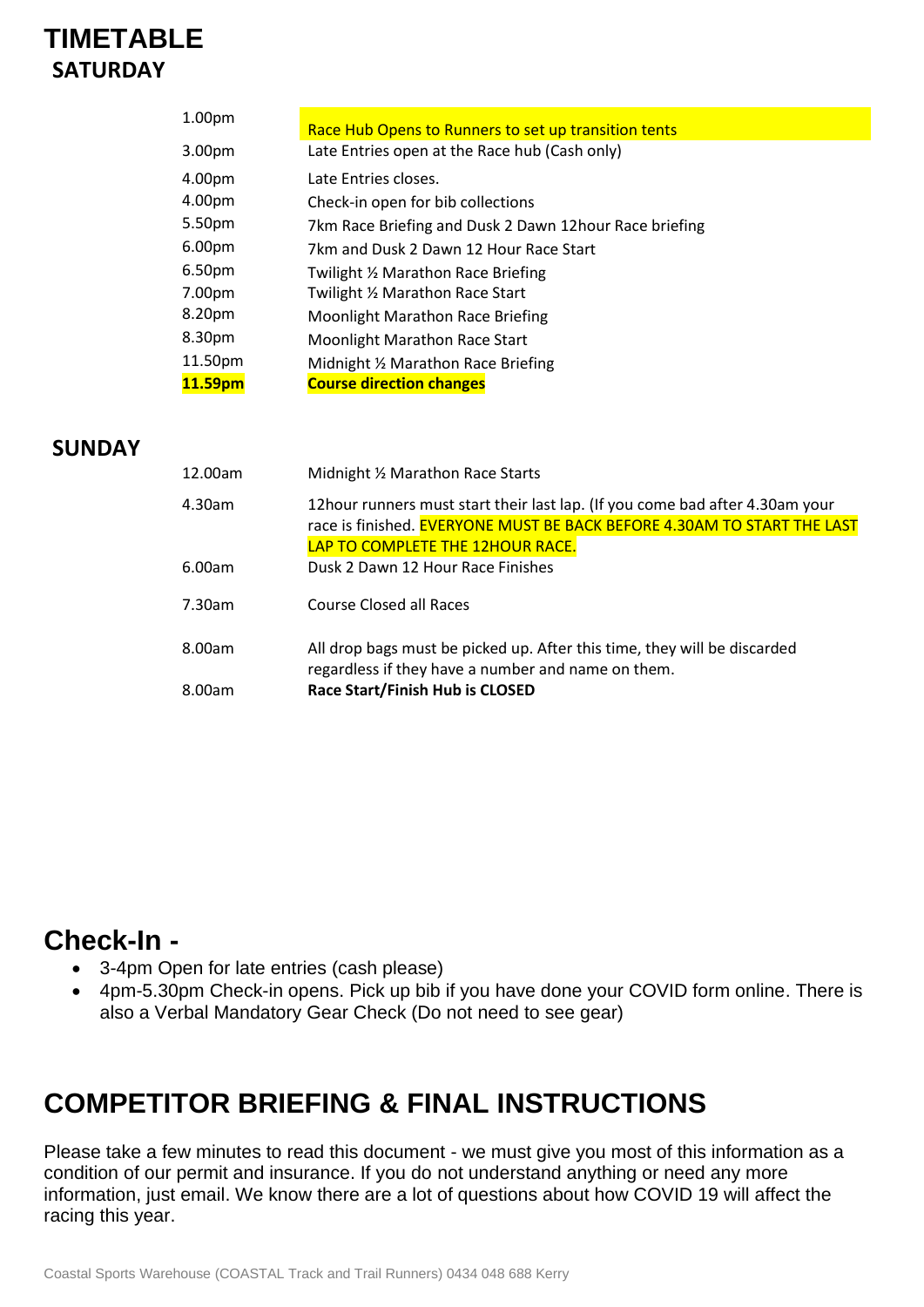We have included a bit of our COVID Plan in here. So please read all your briefing notes and everyone must adhere by them. If you do not agree with any of it, please do not come. But in the short of it the general rules apply:

- All the check points will be non-touch this year. Please abide by this rule, it is for everyone safety and law. "BE PATIENT" If you do not like this then be totally self-sufficient.
- Please stay 1.5m away from anyone that does not live in your house. We will be on the mic reminding you of this
- Do not split on course, please use the hand sanitizers around the place and even bring your own
- Please, please respect everyone that are here. It has taken a lot to get us COVID Safe and here racing and we want everyone safe and this will take everyone to abide by these rules.
- Please when lining up for toilets, please always practice social distancing.
- If you have a transition tent, please use them.
- It is looking not so cold so, remember social distancing is also around the heaters.
- Please be patient with the volunteers and HD2D Crew as we are running on no sleep and with the COVID changes I do not want people getting impatient and losing their s\*\*t over very little things as we have to take more time to do things this year. The RD's have no problem telling you to leave if it gets to that. I will say it again we are all in this together. There are things that we must do by law to make this happen this year safe for everyone.
- We would like everyone to download the COVID SAFE app before the race before they leave home for help with tracing later if need be.

### **Parking**

### **Please park in the parking area near the race hub**

There is limited parking in race area.

Please respect other competitors. Do not park anyone in, as not everyone is doing the same distance. People will be coming and going over the course of the night. There is NO bus area. Be aware that the road will still need to be driven up the middle, especially if we need to get an ambulance through there.

### **Start/Finish Race HQ**

Race HQ is located on the oval. When you arrive, make your way down to the start area and ask where to set up before you move your gear down (No driving on the oval). Toilet facilities are available at this location. Start/Finish HQ will be open from 1.00pm Saturday 31/1/20 to competitors. Will close at 8am Sunday 1/11/20.

Transition tents will only be allowed to be put up from 1pm Saturday.

Race HQ will be the location for:

SOCIAL DISTANCING 1.5m always

- any competitor last minute information
- announcement of the results
- bag drop please note that although Race HQ will be manned throughout the race, you leave your bags at your own risk.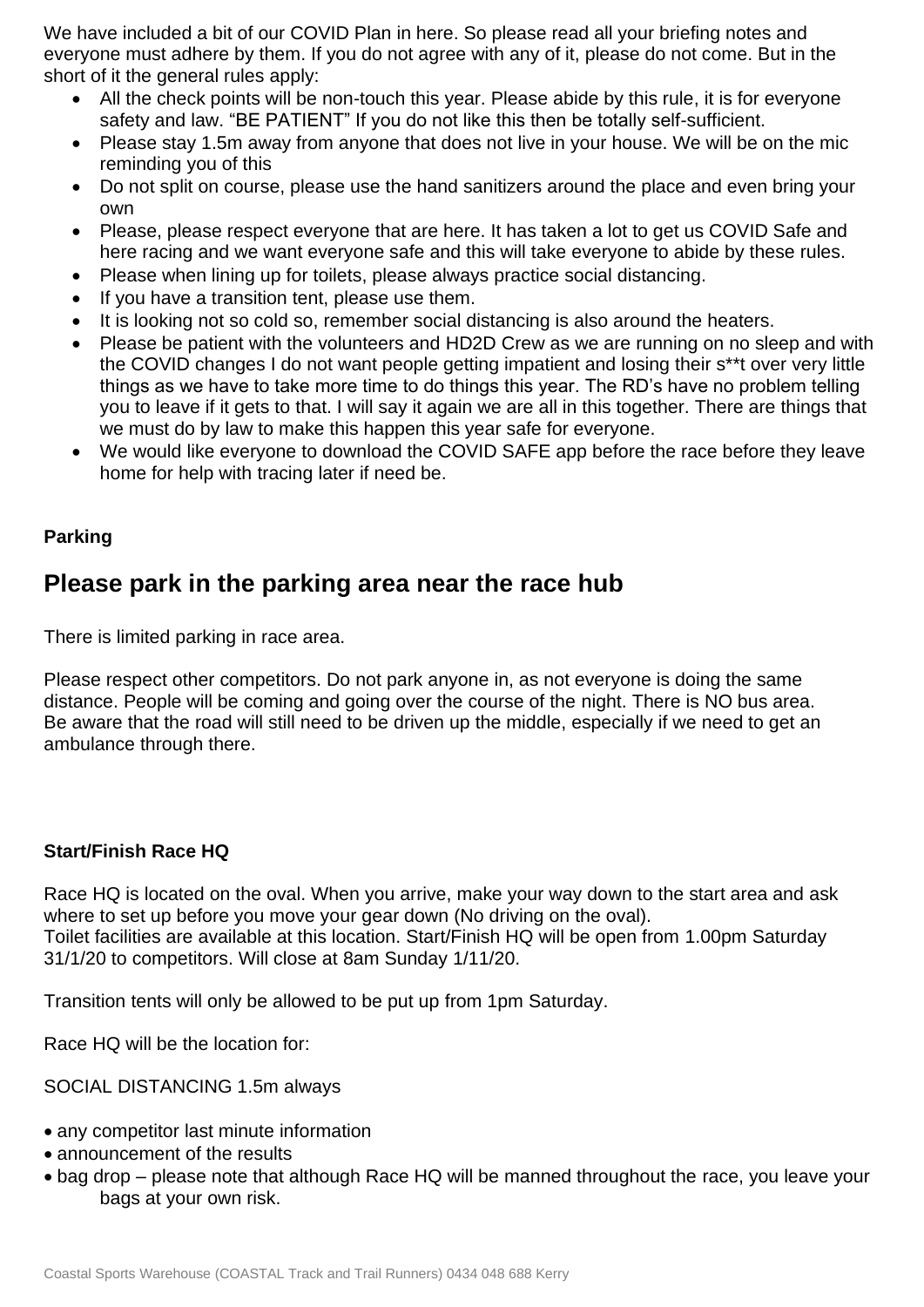### **About You**

We want you to have a fun and above all, a safe event. However, the nature of trail running means that things can happen.

**To help us help you in the event, if you need an EpiPen, please carry one in your pack and advise the HD2D crew and/or marshal of this**.

Also please let check-in volunteers know, so they can record it for first aid with your race number.

Trail running will take you to locations that are not easily accessed. PLEASE DO NOT TAKE PART if you are injured or feel unwell. If you are unsure, please consult your doctor prior to the event.

### **Trail Running**

Trail running may involve hazards. You will need to be able to cope with them. Race briefing will inform you where they are.

You should stay aware of your surroundings, including uneven ground, ditches, holes, ruts, creeks, bog holes, boggy or slippery surfaces (i.e. rocks), vegetation and overhanging branches, tree roots and other trip hazards, rocks, debris, etc.

## **Mandatory Gear**

### **ALL (Mandatory List)**

You are not required to carry all your mandatory gear with you, but it is mandatory that you have it available at the Start/Finish HQ aid station tent.

Your Race pack must have enough capacity to hold the following mandatory gear and the mandatory gear that is in your drop bag at start/finish HQ (if advised to pick up by Race Director).

### **Mandatory Gear you must always carry:**

- Mobile Phone (for photos and to call us if you need us)
- **Whistle**
- Water Bottles or Bladders (capacity to carry 1 litre of water)
- Compression Bandage (Minimum Dimensions 7.5cm Wide x 2.3m Long Unstretched)
- Headlamp
- Spare/backup light
- **Emergency Space Blanket**
- Cup or spare bottle (for eg.coke)

#### **Recommended Gear (depending on conditions)**

- Long Sleeve Synthetic Fleece Top
- Waterproof and Breathable Jacket with Fully Taped.
- Beanie or Buff.
- Full-Fingered Lightweight Thermal Gloves (Polypropylene, Wool)

The mandatory gear required to carry may change if weather conditions are very cold or wet. This decision can be made by the Race Director at any time.

Please note we will not post any items left behind; it is your responsibility to collect them before 8am Sunday 1<sup>st</sup> November 2020

### **This Event**

### Mandatory gear must always be carried . There will be mandatory gear checks done over the course of the race.

Coastal Sports Warehouse (COASTAL Track and Trail Runners) 0434 048 688 Kerry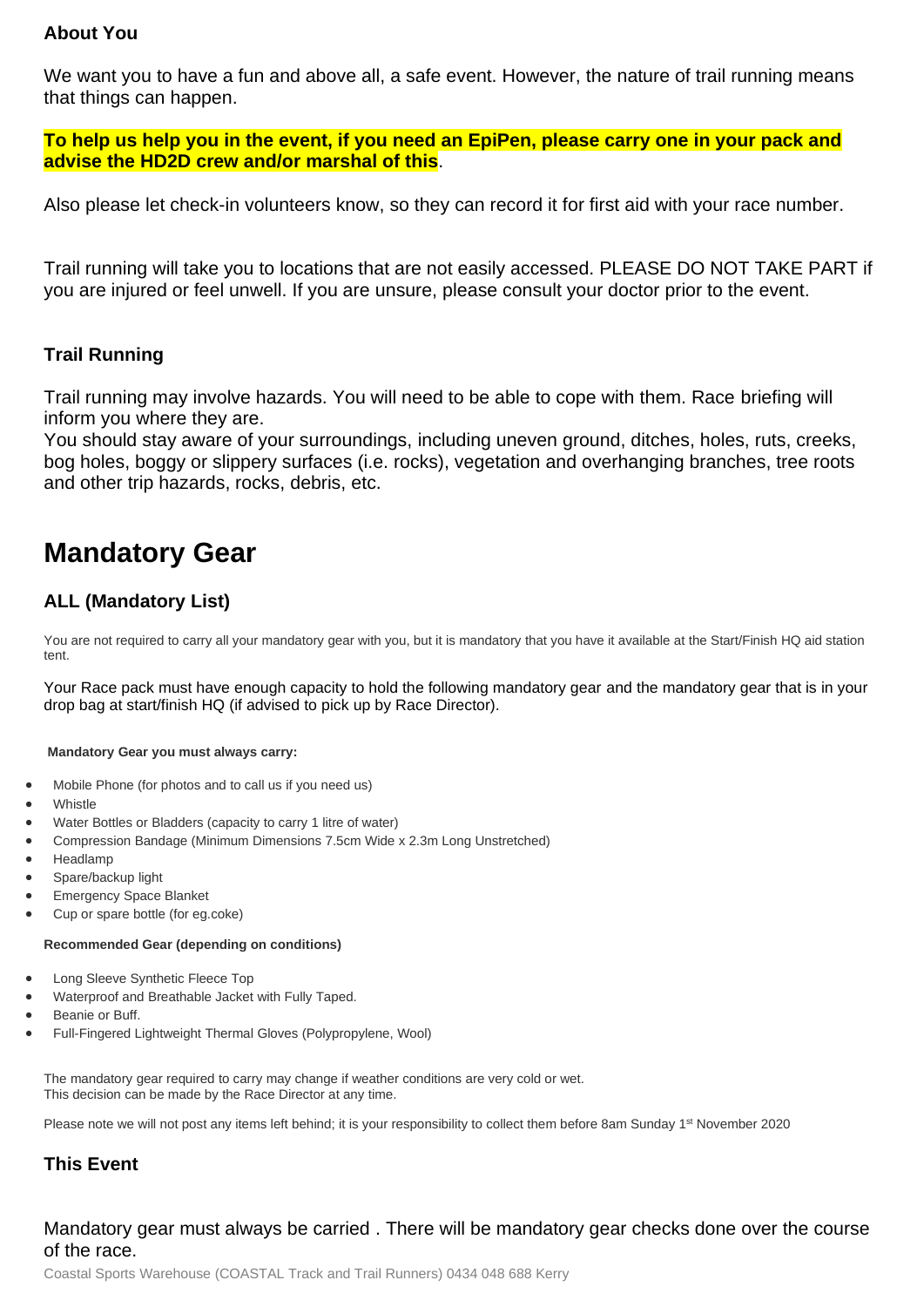### **If you do not have your mandatory gear when the mandatory gear check is done, you will be pulled of course and DSQ. Race Directors instructions are final.**

This is for your safety due to change in weather and conditions of the day. Race Directors decision is final.

There is no outside assistance on course. HD2D crew, marshals and NSW Event Health Services staff are the only one that can assist on course.

If you have support crews and family at the start/finish HQ aid station, you are allowed assistance there. Only runners can enter the start/finish HQ area for water, food, and medical help. support crew and family are always to stay behind the barriers.

A race briefing, which will provide essential route and safety announcements, will take place in the race start/finish area 10 minutes before the start time. This will include any last-minute course changes, due to safety or weather.

There will be mixed terrain but mostly tracks, trails, single track, creek beds. Markers will be pink tape (with reflector) and black/yellow tape.

## **PINK MARKING TAPE**

Pink flagging tape will be place heavy around the course. On the bottom of these, there will be reflector tape.

They will be placed on the left-hand side of the road in the clockwise direction of the course.

### **Pull outs that are not medical related are only picked up from aid stations, no other place on course.**

Pink tape will always be on your left-hand side.

On each turning corner, there will be 2 pieces of pink tape about 3-4metres apart (both directions). This is to ensure you that you are going the correct direction.

If you are unsure about how it will work, speak to volunteers at check-in.

## **Yellow and Black-Flagging tape**

Black/yellow tape is a NO GO AREA (closed part of the course).

It is very important to not go past this marking tape. You will get lost and be off course if you follow this marking. There will be red and white X signs past this tape. Do not go past the X signs, it is a closed section. Turn around and go back to the last pink tape you have seen.

## **Cut Off Time**

.

• Everyone doing the 12hour race must be back before 4.30am to be ready to start the last lap at 4.30am. To complete the 12hour race you must do the 1<sup>st</sup> and last lap. What you do in between those times is up to you.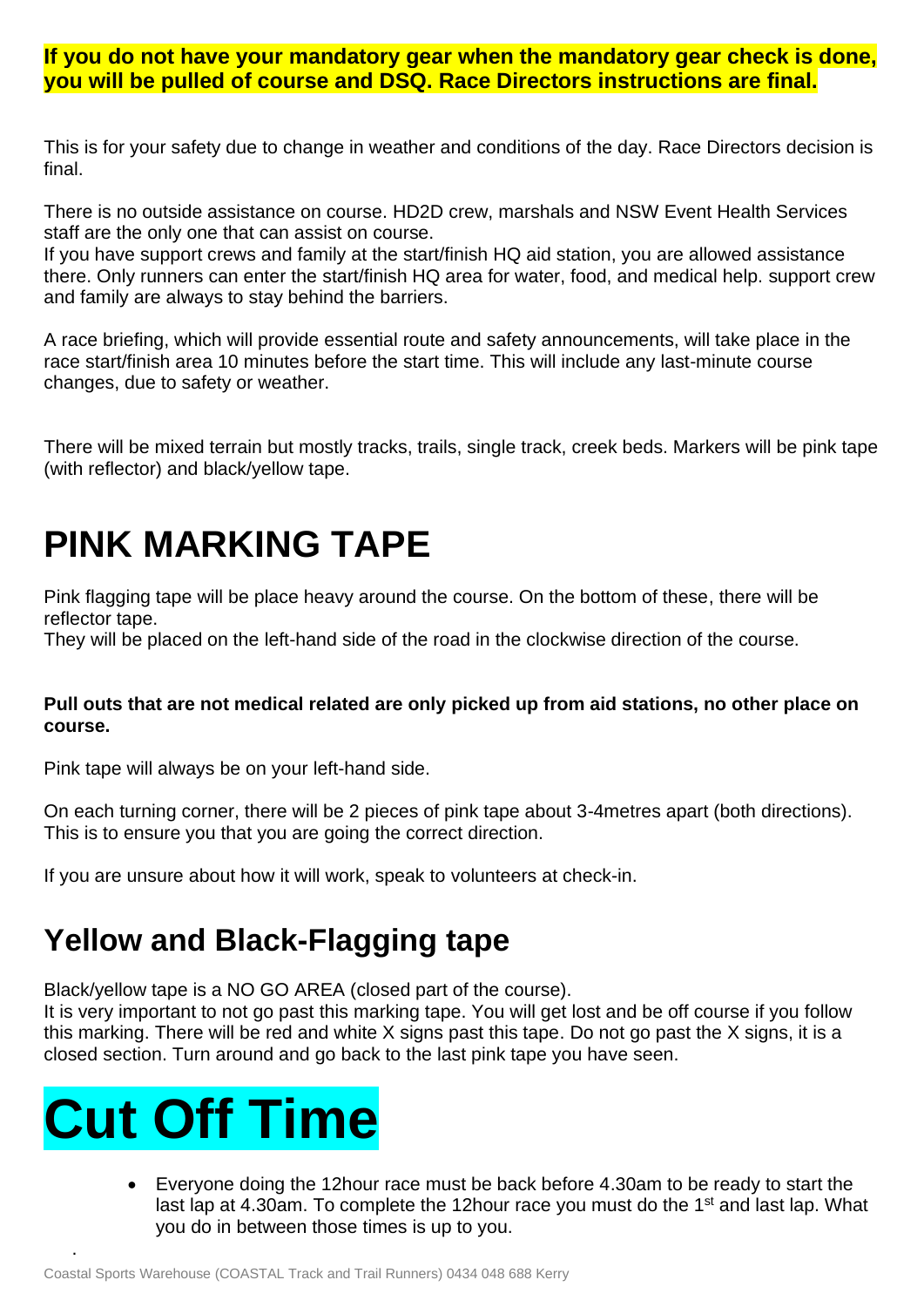### **MEDALS**

Are limited to the 98 runners. You will receive your finisher's medal at the end of the finish funnel from a CTTR member once you have completed the full course.

The results for place getters will be declared, on a provisional basis.

### **TIMING**

There will be an electronic timing system used. This will have all the race competitors list for all races uploaded. The timing crew will be in control of starting the race, ensuring the accurate recording and communication of results as appropriate to the event. The timing crew will deal with any enquiries/protests. They will identify the winners of each race and they will cover any other timing requirements required by race director. There are 1 timing mats. You must go over this timing mat to have the lap counted. Timing mat at the Race Start/Finish line. This will be in the chute. The timing tags are on your bib. Please place the bib on the front of your shirt or on a race belt. It must be on your front (not on the back). All races will start on time. They will not be held up for any reason.

### **Your Safety**

Safety is more important than anything else. A risk assessment has been carried out in the days leading up to the race. Any significant hazards will be indicated on the route map, which will be displayed at Start/Finish Race HQ.

### **CHANGES DUE TO RISK MAY MEAN THAT ARRANGEMENTS FOR THE RACE COURSE MAY HAVE TO BE CHANGED RIGHT UP TO THE LAST MINUTE, AND ANY ADDITIONAL HAZARDS WILL BE ANNOUNCED AT THE RACE BRIEFING. IT IS THEREFORE IMPORTANT THAT YOU ATTEND THE BRIEFING.**

This will take place in the start area, 10minutes before each of the start times. Please be aware of other competitors on race route.

- a reminder not to attend if feeling unwell. If they have been in contact with a COVID 19 patient, had a cold in the last 14 days or returning from overseas in the last 14 days.
- a reminder of any hygiene practices that will be in place (e.g. hand washing, sanitising, sneezing, and coughing, spitting).
- a reminder of any physical distancing requirements that will be in place, even out on course and check points included.

● a reminder that runners should arrive self-sufficient ready to race, including all the mandatory gear that is required and bringing their own food or drink where possible for the race. There will be food at the race hub and check points, but it will not be a self-serve buffet this year like normal. There will be volunteers that will pre-pack food for them in paper bags and fill up their drink bottles using jugs. To minimize touching/contact between volunteers and runners.

● a reminder of the 'this is not like normal years, you must social distance when racing and being a support crew' approach.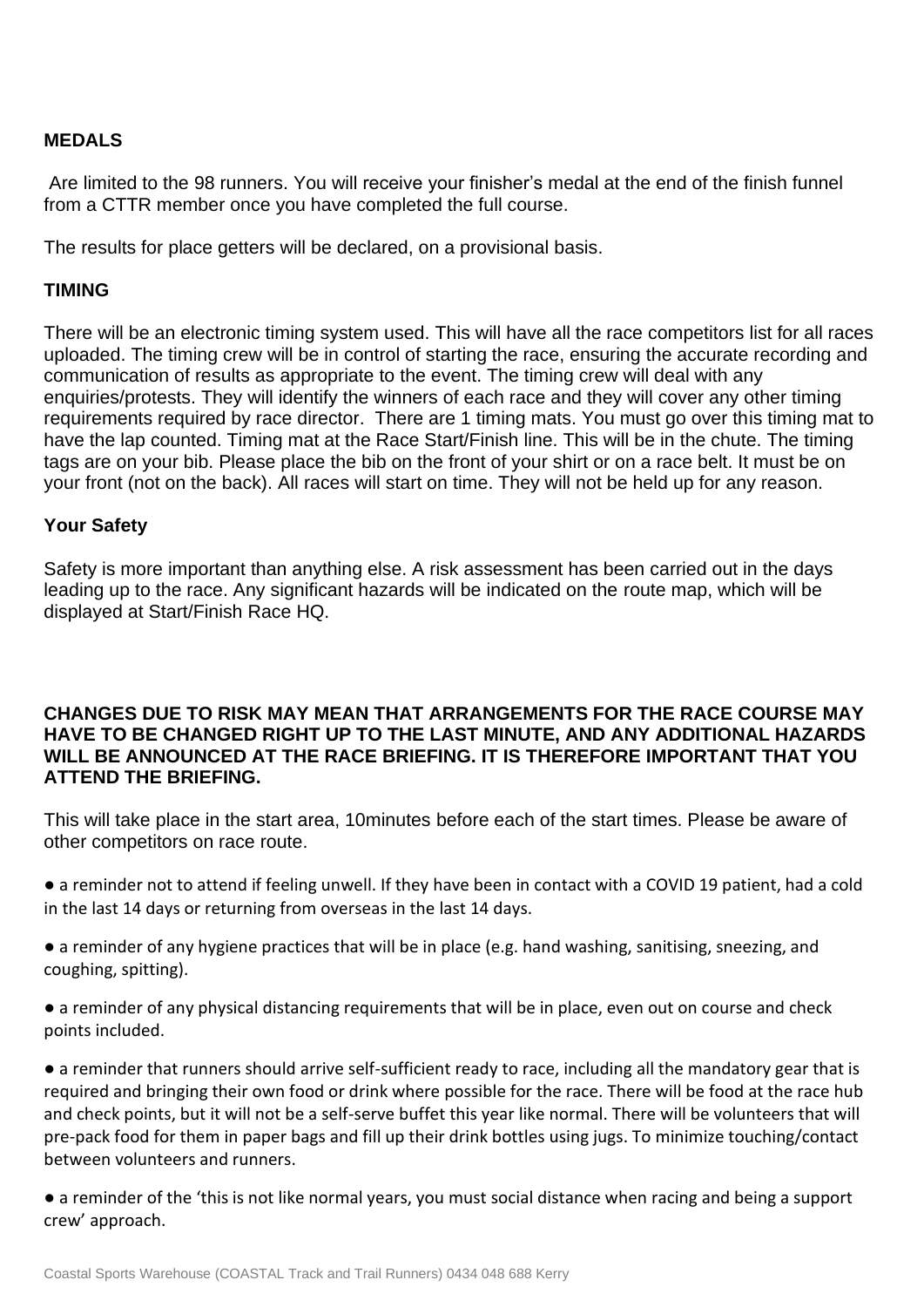● a recommendation to download the COVIDSafe app.

### **Course Rules:**

### **IF YOU COME ACROSS ANOTHER RUNNER WHO IS ILL OR INJURED, YOU MUST OFFER ASSISTANCE. WHERE APPROPRIATE, REPORT THE ILL OR INJURED RUNNER TO THE NEXT MARSHAL YOU ENCOUNTER SO THAT THEY CAN SUMMON ASSISTANCE FROM FIRST AID RESPONDERS.**

### **Times will be adjusted to compensate for any losses.**

This event includes tracks and/or areas of ground that may have been exposed to animals in the period leading up to the race. Please take the following minimum precautions:

- a. Wash hands before eating, drinking, i.e. use soap, clean towels and, preferably, hot and running water
- b. Do not consume water from creeks
- c. Ensure adequate supervision of children, particularly those under 5 years of age always.

### **Principal Contacts:**

| <b>Chief Marshal</b> | <b>Mathew Williams</b> | 0413 967 694 |
|----------------------|------------------------|--------------|
| Race Director        | <b>Mathew Williams</b> | 0413 967 694 |

### *STAY HOME IF UNWELL*

No persons, including participants, volunteers, and spectators, are to attend an event if they have any symptoms of COVID-19 or a confirmed case of COVID-19.

Persons must not attend if in the last 14 days they have been unwell or had close contact with a known or suspected case of COVID-19 (cough, sore throat, fever or shortness of breath).

Persons should leave if they develop symptoms of COVID-19 during the event.

### *DOWNLOAD THE COVIDSAFE APP*

As event organiser we recommend (but need not require) that participants, volunteers, spectators, and other attendees download and activate the Australian Government's COVIDSafe App before attending the event.

### **Start Groups**

There are NO start groups. Please self-seed yourselves. This year more important than ever you need to be 1.5m away from each other when starting. This is a requirement by law. Do not push, you will all have enough time out there on course I promise.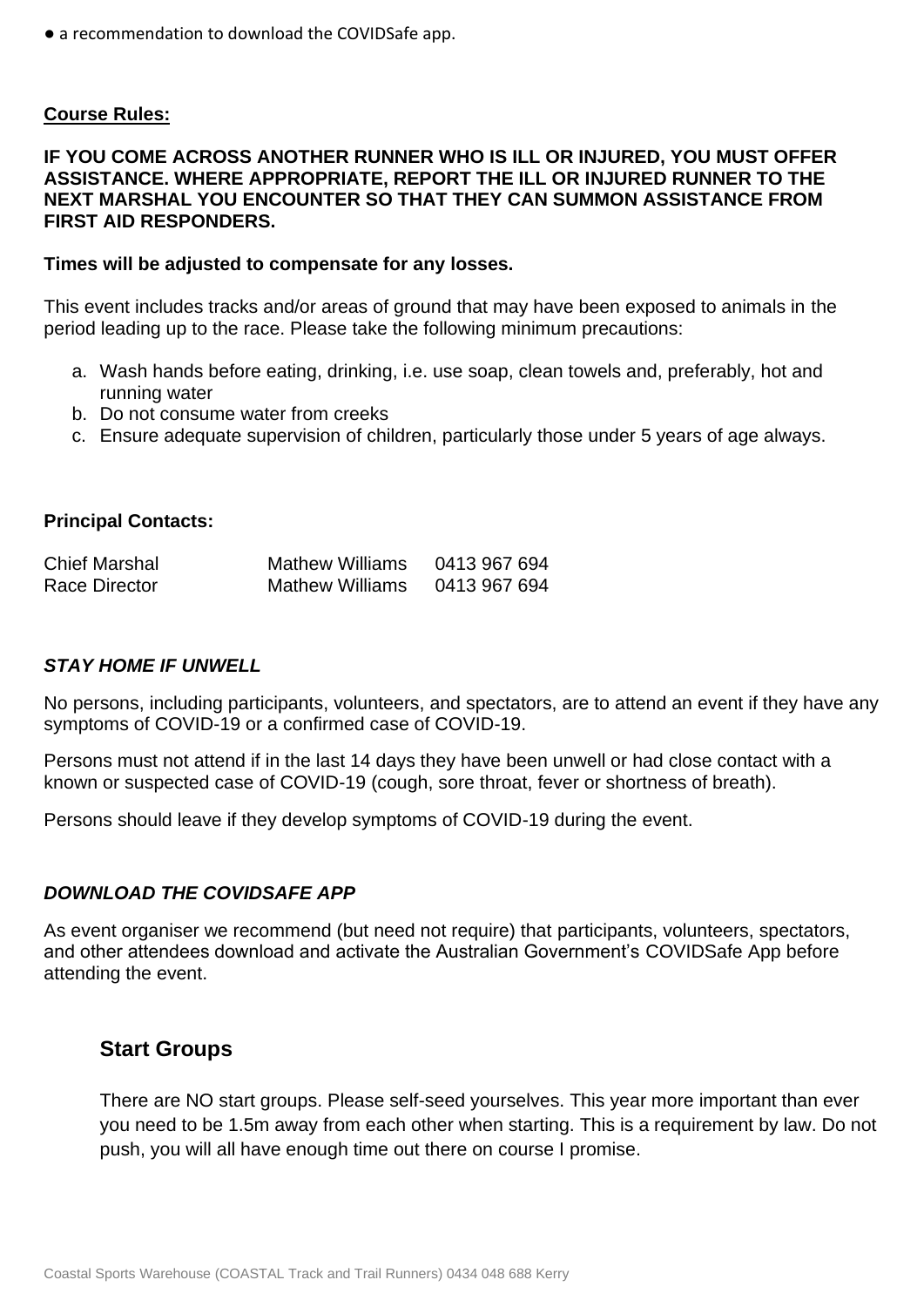

### **Aid Station - Aid stations are no touch.**

- **Hydration (water, soda and electrolytes) Fluid:** We are eliminating self-service. Volunteers will have gloves PPE on and fill bottles up with jugs of water. Runners will open their own packs and volunteers refill using jugs to eliminate cross-contamination opportunities. Electrolytes will be given out in tablets.
- **Food:** As with fluid, we are eliminating the buffet style self-service. Safer option is ETR is preportioning snacks into small paper bags for lollies and chips and plastic bags for fruit portions. Volunteers will be wearing food service gloves PPE and handing out food portions as required.
- **Maintain distancing**
- **Use sanitizing provided**
- **Waste management in place**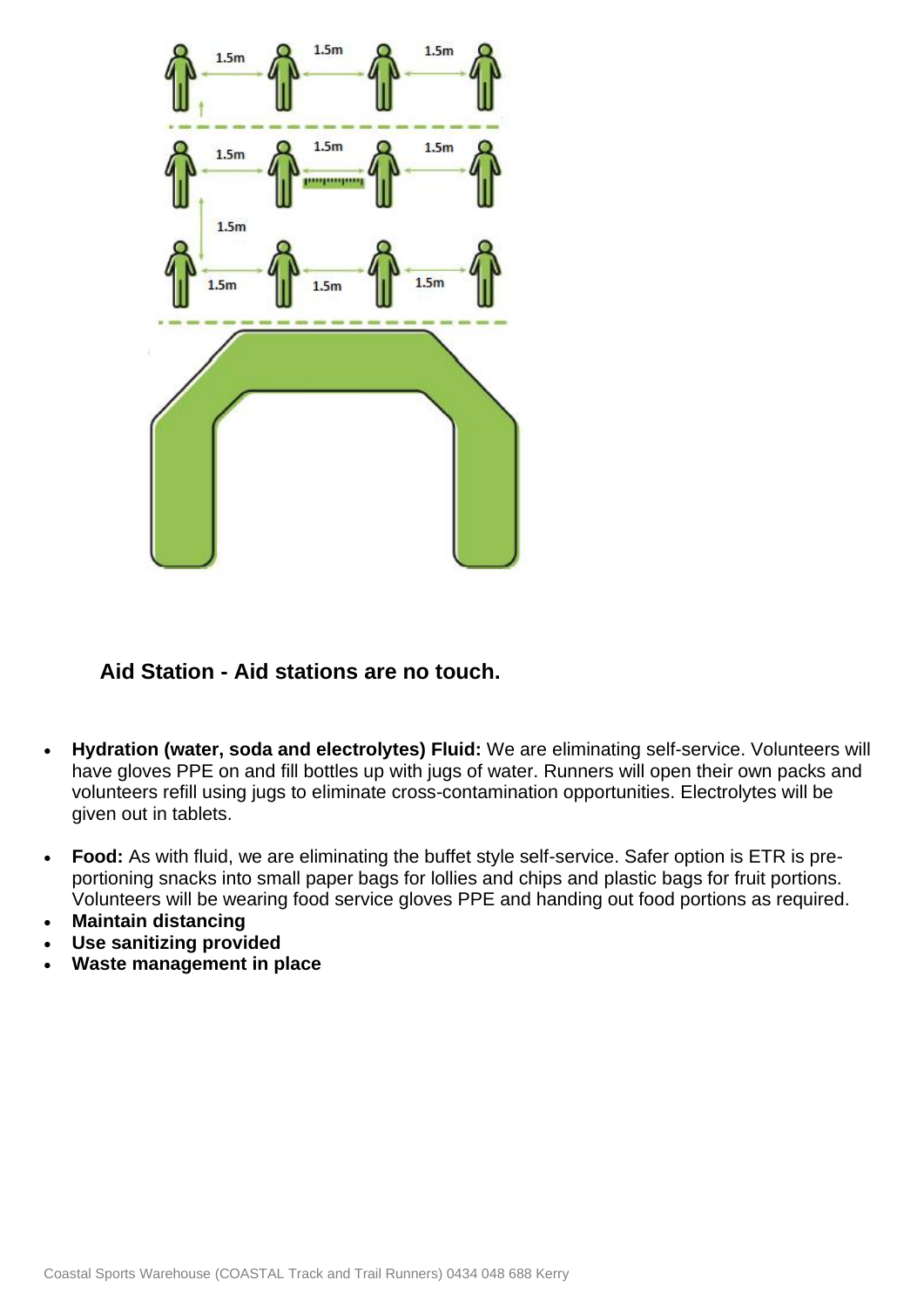### **Aid Station**

| Location           | <b>Details</b>                                                                                                                                                                                    |
|--------------------|---------------------------------------------------------------------------------------------------------------------------------------------------------------------------------------------------|
| Start/Finish<br>HQ | Support Crew Allowed. Race HQ will be stocked with Electrolytes (Fizz), water, fruit, lollies.<br>(There will be other food available from the food area for sale)<br>*** Timing mat location *** |
|                    |                                                                                                                                                                                                   |

### **Rubbish (Leave No Trace)**

No Littering. You are running in a State Forest, which is to be protect it. Use the bins provided at each aid station to dispose of your rubbish. If you see rubbish that is obviously from another runner, we would love you to pick it up.

### **Toilets / Human Waste (Leave No Trace)**

Do not leave poo and piles of toilet paper. Make sure you cover it up and off the track.

There are toilets at the following locations:

• Race Start/Finish Line

Dig a little hole and cover up your waste please.

### **Phone Coverage**

Mobile phone coverage over most of the course. Generally, you can get reception on hills and ridges across the course. Telstra coverage across most of the course, Optus more intermittent.

### **First Aid**

There is first aid available at the aid stations and at the race start/finish. Each participant is responsible for their own basic first aid and should carry their own band aids/blister aids, body lubricant (e.g. like body glide), sunscreen and strapping tape, compression bandage, emergency space blanket.

If you pass an injured runner or a runner who is obviously struggling on the course, please stop to help them and follow the Participant Emergency Instructions on the back of your bib.

Emergency evacuation points are the aid stations around the course.

Please let the timing team know ASAP if you helped to assist an injured or sick person, so they can adjust your time.

### **EVENT RULES**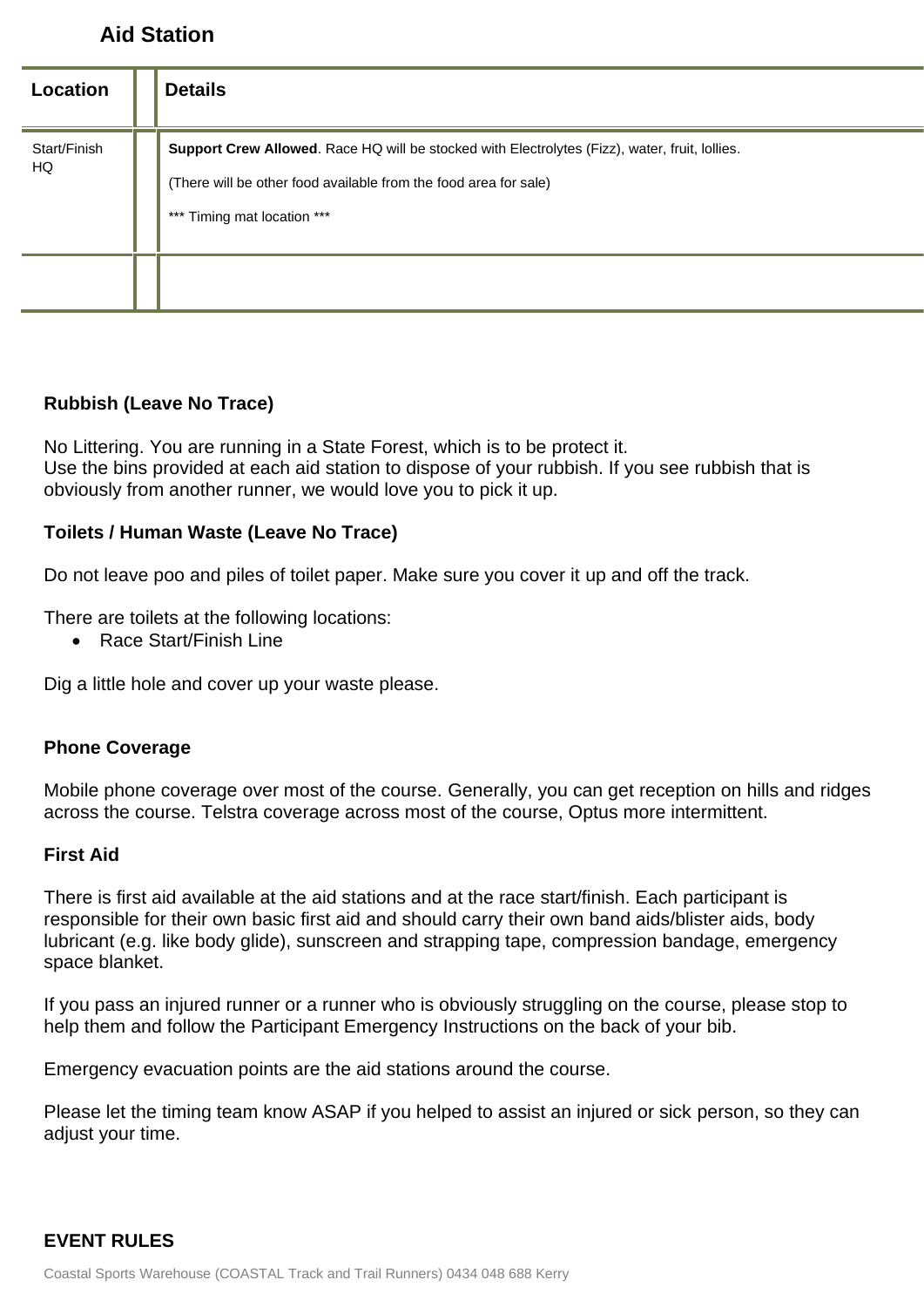- You must complete the marked course on foot under your own power.
- Performance enhancing drugs are not prohibited in accordance with 'The World Anti-Doping Code'.
- Poles are not permitted to be used in the first 1km of the course due to creating a dangerous tripping hazard.
- Poles must be fully collapsible so they can either fit inside your running pack or be strapped to the outside of your running pack when not in use. Poles must not be held in your hands and must not protrude from your running pack at times when their use is not permitted.
- If you are planning to use poles after the 1km mark, you must start the race at the back of the field.
- Your race number must always be visible on the outside of your clothing and on the front of your body. Do not cover over your race number.
- You must always socially distance (1.5m apart)
- You must abide by all non-touch rules at the aid points. Please be patient as volunteers are doing their best and this is a part of the race being able to run, non-touch. Please use the bins provided for rubbish.
- You must not fold, change your race number in any way. It must be worn as is, unfolded.
- The wearing of iPods or playing music out allowed are **NOT ALLOWED**. This is both for safety and so you do not hold up faster runners on the single track or annoy other runners. There is to be no music to be played by runners while out on course. There will be music played at the aid stations and the race start/finish hub. You must always be aware of your surroundings. This is a multi-directional race and you must always be on your toes.
- No cup races. You must supply your own cup/bottle for fluids.
- If you withdraw from the race, you must sign the withdrawal form at the race start/finish and sign out off course through the sign in/out book
- If you need first aid help on the course, you must use the phone numbers on the back of your race bib. The first aid team will arrange to retrieve you. Support crews are not allowed to enter the race course to collect runners.
- You must stay on the marked course. Short cuts are not permitted. If you get lost, return to the last sighted marking. If chief marshal requests a GPX file for a place clarification, you must supply or forfeit your place. Anyone suspected to have cheated must supply the GPX file for checking. This is the race directors' rule. We will not tolerate people getting outside help and cheating.
- You must always carry your own mandatory gear during the event. Random gear checks will be performed during the race. If you are court without your mandatory gear, you will be DSQ.
- Littering is prohibited.
- You must not leave human faeces on the track. If you need to poo either use a toilet, a wag bag or get well off the track and use leave no trace principles.
- You must not smoke in the State Forest. It will not be tolerated, and you will be asked to leave the course/race/area.
- You must obey all information, signs such as track closures, etc.
- The participant is responsible for the actions of their support crew. Support crews must comply with all instructions from race crew and marshals. The participant may be penalised or disqualified for actions or breaches of the rules by their support crew.
- Support crews must obey all road rules and drive within the speed limits. Please ensure that support crew get sufficient rest and are not tired when driving.
- Support crews must not eat the provided food for runners at race start/finish. The food is for the competitors only. There is a food area where you can purchase food from.
- **Outside assistance is NOT PERMITTED**. Assistance from race ETR & marshals are fine.
- Spectators / support crews / non-race participants are NOT permitted to run with or pace runners, anywhere on course at any time.
- The race organisers are not responsible for the safety or whereabouts of support crew.
- The race organisers reserve the right to discourage and/or penalise behaviour that is considered unsporting.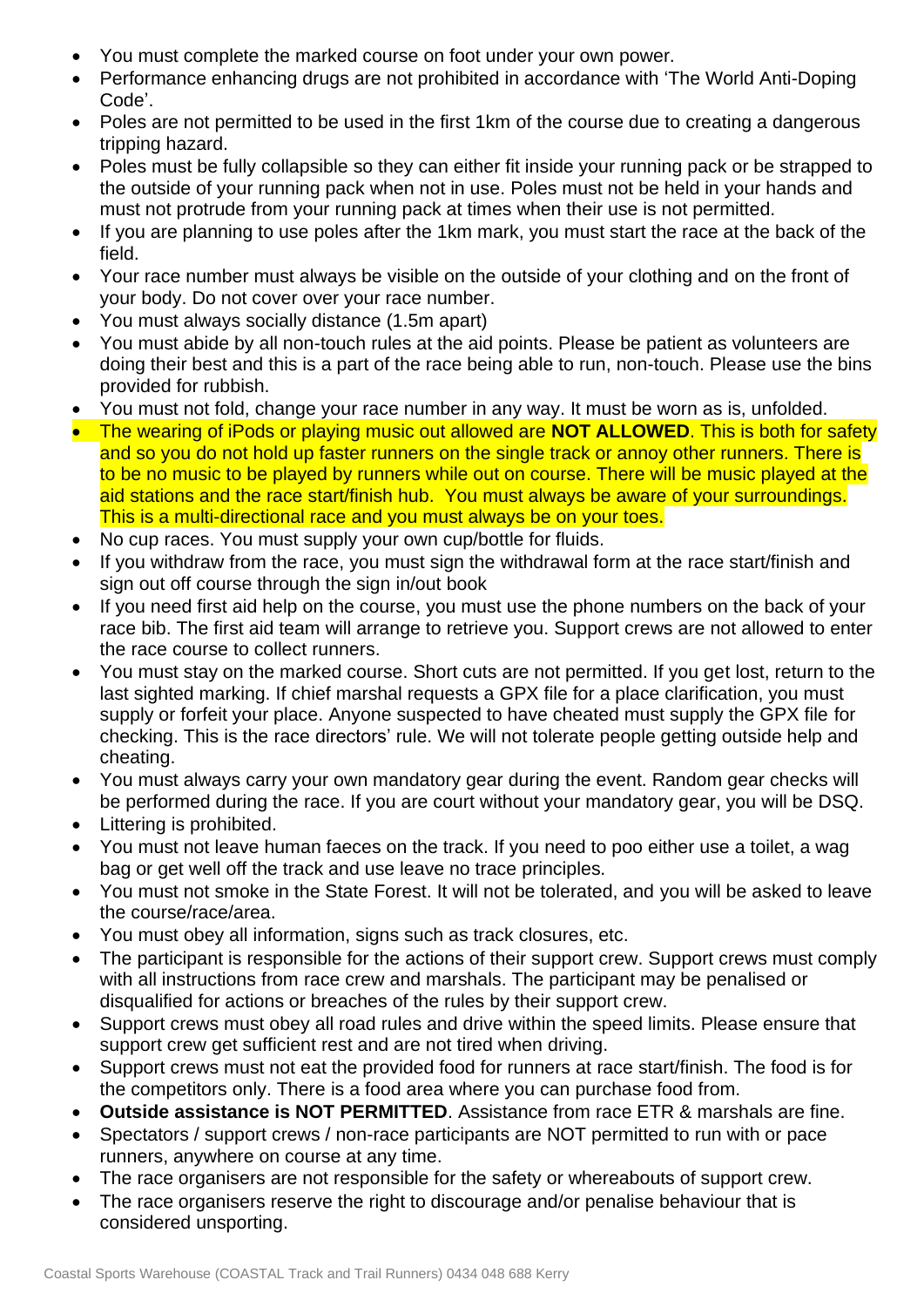• Breaking any of the rules may incur a time penalty, disqualification, or pre-race withdrawal. Any such penalties are at the organisers' discretion and are final, there will be no exception to this rule.

### **INSURANCE**

The organiser of the race, Coastal Sports Warehouse, COASTAL Tracks and Trail Runners, has public liability insurance cover. This does not include personal accident insurance for competitors. We recommend that you arrange your own personal accident insurance, ambulance cover and income protection insurance before participating in the race to cover any unforeseen personal costs you may incur due to ambulance trips, medical expenses or time off work due to injuries sustained whilst participating in the race.

### **WARNING AND DISCLAIMER**

Please ensure that you are sufficiently skilled and trained to undertake the event. The course is very tough and demanding with remote sections that can result in slower first aid / rescue response times. It is a combination of fire trail and narrow walking tracks including some very steep sections, on dirt and on rock and sections, creek section that are rough under foot. It is your responsibility to ensure that you are fit enough to complete the event which may take you up to 1.5 hours to complete. Ensure that you are in good health and that you do not have any illness that will hinder your ability to complete the race. It is your responsibility to monitor your health and condition during the race and to withdraw from the race if you are no longer fit enough to continue. Please read and understand the Acknowledgement, Release & Indemnity Form. You do NOT need to print and sign this form as you have already electronically signed this when you entered the race online. You will also sign in again at race check-in to show you have read and understood this form. You will not get your race bag until it is read/signed.

### **RACE AWARDS AND PHOTOS**

Medals will be given out at the completion of your race at the race start/finishing chute.

Photos will be taken out on course. Halloween Dusk 2 Dawn, COASTAL Track and Trail Runners and Coastal Sports Warehouse, reserves the rights to use all the photos taken for use in promoting the race on the website, social media and in print form. You have agreed to allow our name, results, photographs, videos, multimedia or film likeness to be used for any legitimate purpose by Coastal Sports Warehouse CSW/CTTR Coastal Track and Trail Runners, the sponsors, Event partners or assigns without payment or compensation. This was agreed in the Acknowledgement, Release, and Indemnity form.

Mathew and I would like to thank everyone for coming and playing in our Spooky Forest in 2020. We hope you enjoy your adventure you are about to take on in the Spooky Forest and hope you will come back next year, which will be bigger and full of more magic.

**This document considers the changes in how our trail running events are managed and offers guidelines towards best practices moving forward. Nevertheless, we recognize we cannot eliminate the risk of runners, support crew, spectators leaving their home and attending a trail running event/race/training. We feel as race directors that we can only try to reduce the risk of this outdoor activity.**

### **Mathew and Kerry**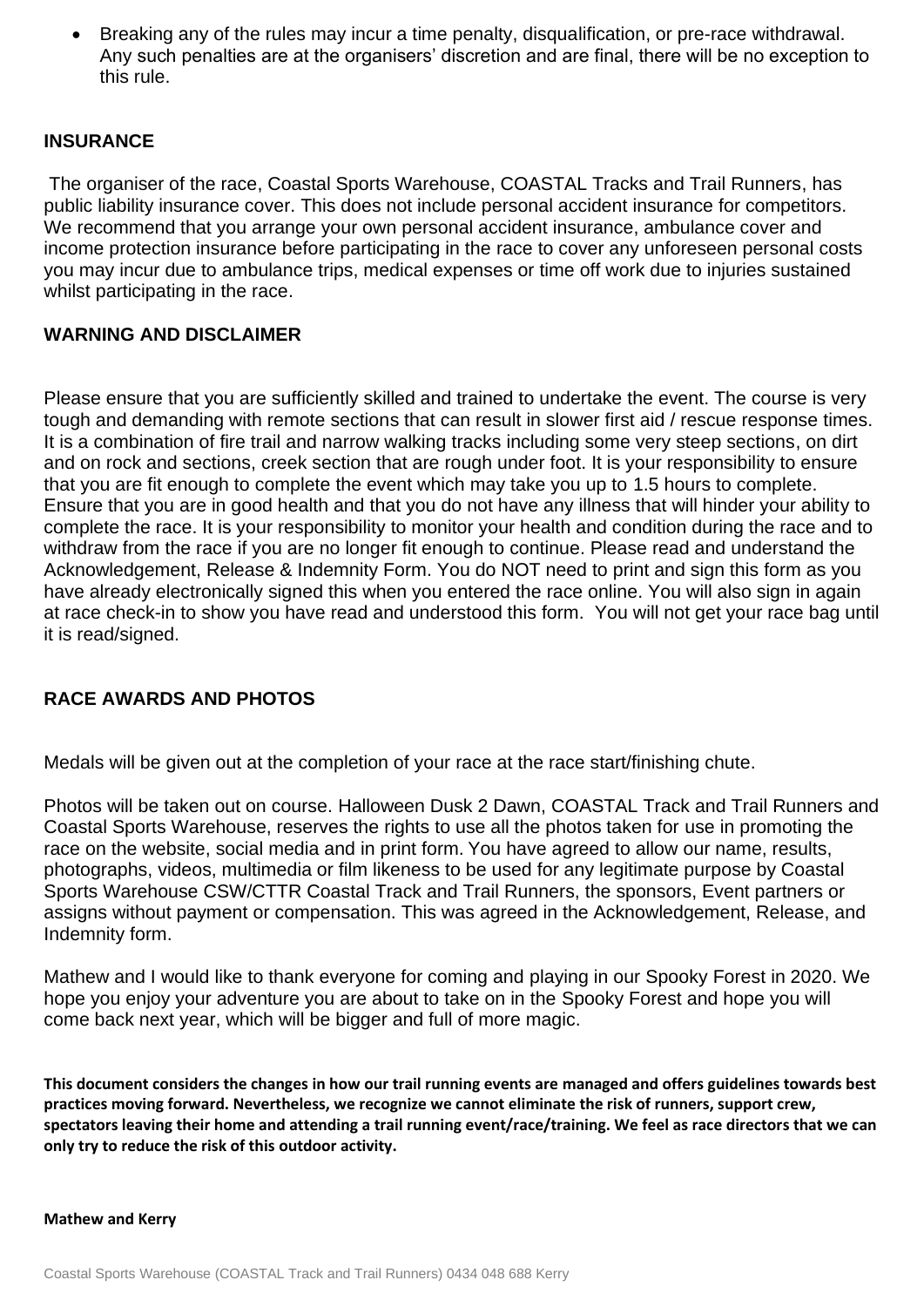### **Coastal Sports Warehouse CSW (Coastal Track and Trail Runners CTTR)**

Acknowledgement, Release, and Indemnity – **Halloween Dusk 2 Dawn 2020**

**This is an important document which affects your legal rights and obligations. You must read it carefully prior to entering 'Halloween Dusk 2 Dawn' (Event/Race). When you do your on-line entry, you will be asked to tick a box to confirm you have read and understood this form. This is a very important form for the race. All participants and late entries will be asked to sign one of these forms at Rego/Check-in. Please re-read it before coming to Rego/Check-in. You need to be aware of the risks of participating in the Event/Race.**

In consideration of Coastal Sports Warehouse CSW and Coastal Track and Trail Runners CTTR (the "Event/Race Organisers") accepting my participation in any of 'Halloween Dusk 2 Dawn' (Event/Race) to be held at **CAIRNCROSS SF 31st October -1st November 2020** (the " Event/Race") I Agree to this release of claims, waiver of liability and assumption of risk.

1. I have read and understood the relevant 'Halloween Dusk 2 Dawn' Competitor Briefing document and information relating to the Event/Race for 'Halloween Dusk 2 Dawn'.

2. I understand the demanding physical nature of the Event/Race. I declare, as a condition of entry to the Event/Race, that I have sufficiently trained for this Event/Race and that I am not aware of any illness, COVID-19, not travelled back from overseas in the last month, injury or any other physical disability which may cause me injury or death whilst participating in the Event/Race. 3. Prior to race start or in the Event/Race that I become aware of any medical condition or impairment, or I am otherwise sick or

runny nose, dry throat or any other COVID 19 symptoms or have COVID-19 or injured prior to or during the Event/Race, I will withdraw from the Event/Race.

4. I acknowledge that participating in the Event/Race is a dangerous activity and that by such participation I am exposed to certain risks. I acknowledge that the enjoyment of trail running is derived in part from the inherent risks and exertion beyond the accepted safety of life at home or at work and that these inherent risks contribute to such enjoyment and are a reason for my participation in the Event/Race.

5. The Event Organisers CSW/CTTR may at their sole discretion, refuse Event Entry or cancel an event entry (with full refund) to any person for any reason whatsoever.

6. I acknowledge and understand that whilst participating in Halloween Dusk 2 Dawn:

- • I may be injured, physically or mentally, or may die from various causes including, but not limited to, over exertion, dehydration, cardiac arrest, slips, trips or falls, accidents with other participants, spectators and road users, or accidents caused by my own actions;
- •My personal property may be lost or damaged;
- •The conditions in which the Event/Race is conducted may vary without warning;
- •I may cause injury to other persons or damage their property;
- • I assume the risk and responsibility for any injury, death contracting COVID-19 or property damage resulting from my participation in the Event/Race.
- • I may be in a remote or isolated location where access to medical support may be limited and take significant time to reach me;
- •There may be no or inadequate facilities for treatment or transport of me if I am injured;

7. I agree that if I am injured or require medical assistance, the Event/Race Organisers may, at my cost, arrange medical treatment and emergency evacuation as deemed necessary by the Event/Race Organisers. 'Halloween Dusk 2 Dawn' does not have personal accident insurance for Runners.

We recommend that you arrange your own personal accident insurance, ambulance cover and income protection insurance before participating in the Event/Race to cover any unforeseen personal costs you may incur due to ambulance trips, medical expenses or time off work due to injuries sustained whilst participating in the Event/Race. I agree that I am responsible for my own medical and ambulance insurance cover.

8. I understand that my medical history and personal information, collected as part of the entry process for the Event/Race will be made available, if I am evacuated from the Event/Race by Emergency Services, Medical Team or Operations Team, this personal information plus any new data entered by Event/Race staff will be supplied to the Emergency Services staff to enable my continued care.

9. I agree to allow my name, results, photographs, videos, multimedia or film likeness to be used for any legitimate purpose by Coastal Sports Warehouse CSW/CTTR Coastal Track and Trail Runners, the sponsors, Event partners or assigns without payment or compensation.

10. I also agree that in the event I am injured or my property is damaged, I will bring no claim, legal or otherwise, against the Event/Race Organisers in respect to that injury or damage.

11. I agree to abide by the Event/Race Briefing Rules and the directions of all Event/Race officials.

12. I agree to release, indemnify and hold harmless the Event/Race Organisers (Coastal Sports and Fitness CSW/CTTR Coastal Track and Trail Runners), its officers, employees, agents, volunteers, contractors, public bodies, landholders and sponsors, from and against any and all claims, demands, right or cause of action, suits, expenses, costs and proceedings of any nature whatsoever which may be made by me or on my behalf or by other parties for or in respect of or arising out of any injury, loss, damage or death caused to me or my property as a result of my entry or participation in the Event/Race whether by negligence, breach of contract or in any way whatsoever. (This is an Event/Race. The Runners make use of facilities at their own risk and without express permission from Event/Race Organisers or the State Forest or Council Authorities or

**Landholders.)**<br>Coastal Sports Warehouse (COASTAL Track and Trail Runners) 0434 048 688 Kerry